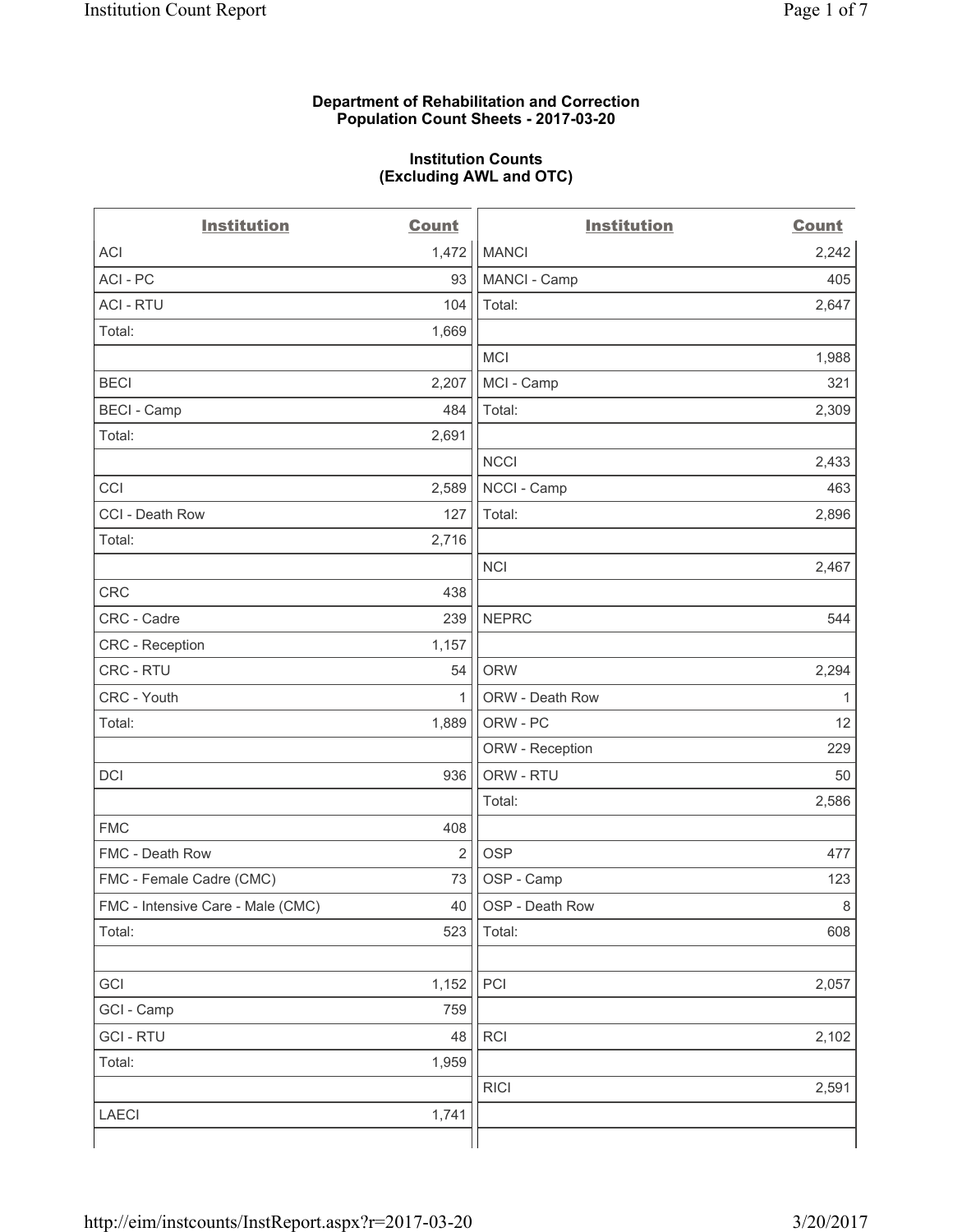|                          |       | SCI              |                          | 2,031  |
|--------------------------|-------|------------------|--------------------------|--------|
| LECI                     | 2,016 |                  |                          |        |
| LECI - Camp              | 176   | <b>SOCF</b>      |                          | 1,191  |
| Total:                   | 2,192 | SOCF - RTU       |                          | 60     |
|                          |       | Total:           |                          | 1,251  |
| LOCI                     | 2,255 |                  |                          |        |
|                          |       | <b>TCI</b>       |                          | 1,083  |
| LORCI                    | 234   | TCI - Camp       |                          | 444    |
| LORCI - Cadre            | 153   | Total:           |                          | 1,527  |
| <b>LORCI - Reception</b> | 1,009 |                  |                          |        |
| Total:                   | 1,396 | <b>TOCI</b>      |                          | 953    |
|                          |       | <b>TOCI - PC</b> |                          | 92     |
| <b>MACI</b>              | 1,024 | Total:           |                          | 1,045  |
| MACI - Minimum           | 1,292 |                  |                          |        |
| Total:                   | 2,316 | <b>WCI</b>       |                          | 1,139  |
|                          |       | <b>WCI-RTU</b>   |                          | 92     |
|                          |       | Total:           |                          | 1,231  |
|                          |       |                  | <b>Total Population:</b> | 50,175 |

\* The Total Population includes 30 Offenders with Reason Codes 30 & 31. \*\* The Total Population includes 40 Offenders with Reason Code 0A.

### **Male Population by Security Level (Include AWL and Exclude OTC)**

| $\mathbf{v}$<br><b>Security Level</b> | <b>Body</b> | $\mathbf{r}$<br><b>AWL</b> | $(-OTC)$     | <b>Total</b> |
|---------------------------------------|-------------|----------------------------|--------------|--------------|
| Total Level 5                         | 88          | $\overline{2}$             | 0            | 90           |
| Total Level 4                         | 2,034       | 22                         | 20           | 2,036        |
| Total Level 3                         | 11,787      | 164                        | 129          | 11,822       |
| Total Level 2                         | 16,108      | 241                        | 175          | 16,174       |
| <b>Total Level 1</b>                  | 15,778      | 192                        | 82           | 15,888       |
| <b>Total Death Row</b>                | 138         | $\Omega$                   | <sup>0</sup> | 138          |
| <b>Total Male</b>                     | 45,933      | 621                        | 406          | 46,148       |

#### **Female Population by Institution (Include AWL and Exclude OTC)**

| <b>Institution</b>       | <b>Body</b> | <b>AWL</b> | <u>(-OTC)</u> | <b>Total</b> |
|--------------------------|-------------|------------|---------------|--------------|
| <b>DCI</b>               | 936         | 20         | 15            | 941          |
| <b>FMC</b>               | 23          |            | 0             | 25           |
| FMC - Female Cadre (CMC) | 73          | 3          |               | 75           |
| <b>NEPRC</b>             | 544         | 13         | 5             | 552          |
| <b>ORW</b>               | 2,293       | 44         | 26            | 2,311        |
|                          |             |            |               |              |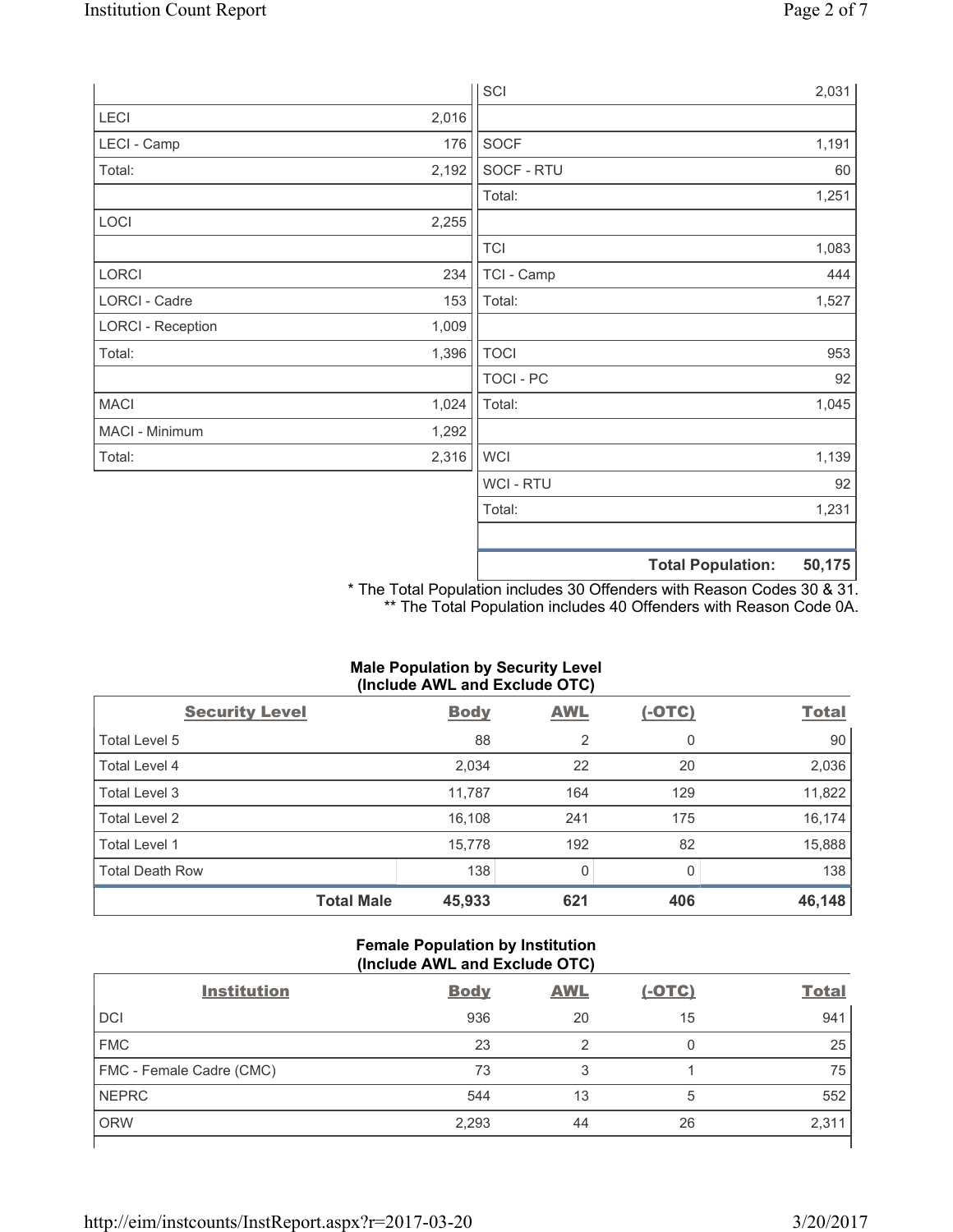| <b>ORW</b> - Death Row |                          | 0             |     |                 |
|------------------------|--------------------------|---------------|-----|-----------------|
| ORW - PC               |                          | 12<br>0       |     | 12 <sup>°</sup> |
| <b>ORW</b> - Reception |                          | 229           |     | 229             |
| <b>ORW - RTU</b>       |                          | 50            |     | 50              |
|                        | <b>Total Female</b>      | 4,161<br>82   | 47  | 4,196           |
|                        |                          |               |     |                 |
|                        | <b>Total Population:</b> | 50,094<br>703 | 453 | 50,344          |

#### **Male Population by Institution: Security Level 5 (Include AWL and Exclude OTC)**

|             | <b>Institution</b>   | <b>Body</b> | <b>AWL</b> | $(-OTC)$ | <b>Total</b> |
|-------------|----------------------|-------------|------------|----------|--------------|
| <b>OSP</b>  |                      | 82          |            |          | 82           |
| <b>SOCF</b> |                      |             |            |          |              |
| SOCF - RTU  |                      |             |            |          |              |
| <b>TOCI</b> |                      |             |            |          |              |
|             | <b>Total Level 5</b> | 88          |            |          | 90           |

#### **Male Population by Institution: Security Level 4 (Include AWL and Exclude OTC)**

| <b>Institution</b>       | <b>Body</b>    | <b>AWL</b>                | $(-OTC)$            | <b>Total</b>   |
|--------------------------|----------------|---------------------------|---------------------|----------------|
| ACI                      | $\,$ 5 $\,$    | 1                         | 1                   | $\,$ 5 $\,$    |
| CCI                      | $\sqrt{5}$     | $\mathsf{O}\xspace$       | $\mathsf 0$         | $\sqrt{5}$     |
| CRC                      | 12             | $\mathbf{1}$              | $\mathbf{1}$        | 12             |
| CRC - Reception          | $\,$ 3 $\,$    | $\mathsf{O}\xspace$       | $\mathsf{O}\xspace$ | $\sqrt{3}$     |
| GCI                      | $\overline{2}$ | $\mathsf{O}\xspace$       | $\mathsf{O}\xspace$ | $\sqrt{2}$     |
| <b>LECI</b>              | 19             | $\mathsf{O}\xspace$       | $\mathsf{O}\xspace$ | 19             |
| LORCI                    | $10$           | $\mathbf{1}$              | $\mathbf{1}$        | $10$           |
| <b>LORCI - Reception</b> | $\overline{7}$ | $\mathsf{O}\xspace$       | $\mathsf{O}\xspace$ | $\overline{7}$ |
| <b>MACI</b>              | 39             | $\mathsf{O}\xspace$       | $\mathsf{O}\xspace$ | 39             |
| <b>MANCI</b>             | 31             | $\mathsf{O}\xspace$       | $\mathsf 0$         | 31             |
| MCI                      | 1              | $\mathsf{O}\xspace$       | $\mathsf{O}\xspace$ | 1              |
| <b>NCCI</b>              | $6\phantom{a}$ | $\mathbf 0$               | $\mathbf 0$         | $\,6\,$        |
| <b>OSP</b>               | 393            | $\overline{2}$            | $\overline{2}$      | 393            |
| <b>RCI</b>               | 19             | $\mathsf{O}\xspace$       | $\mathsf{O}\xspace$ | 19             |
| <b>RICI</b>              | $\overline{7}$ | $\mathbf{1}$              | $\mathbf{1}$        | $\overline{7}$ |
| SCI                      | $\overline{2}$ | $\mathbf 0$               | $\mathsf 0$         | $\overline{2}$ |
| SOCF                     | 1,185          | 13                        | 12                  | 1,186          |
| SOCF - RTU               | 55             | $\mathsf{O}\xspace$       | $\mathsf{O}\xspace$ | 55             |
| <b>TCI</b>               | $\,6\,$        | $\mathsf{O}\xspace$       | $\mathsf{O}\xspace$ | $\,6\,$        |
| <b>TOCI</b>              | 191            | $\ensuremath{\mathsf{3}}$ | $\overline{2}$      | 192            |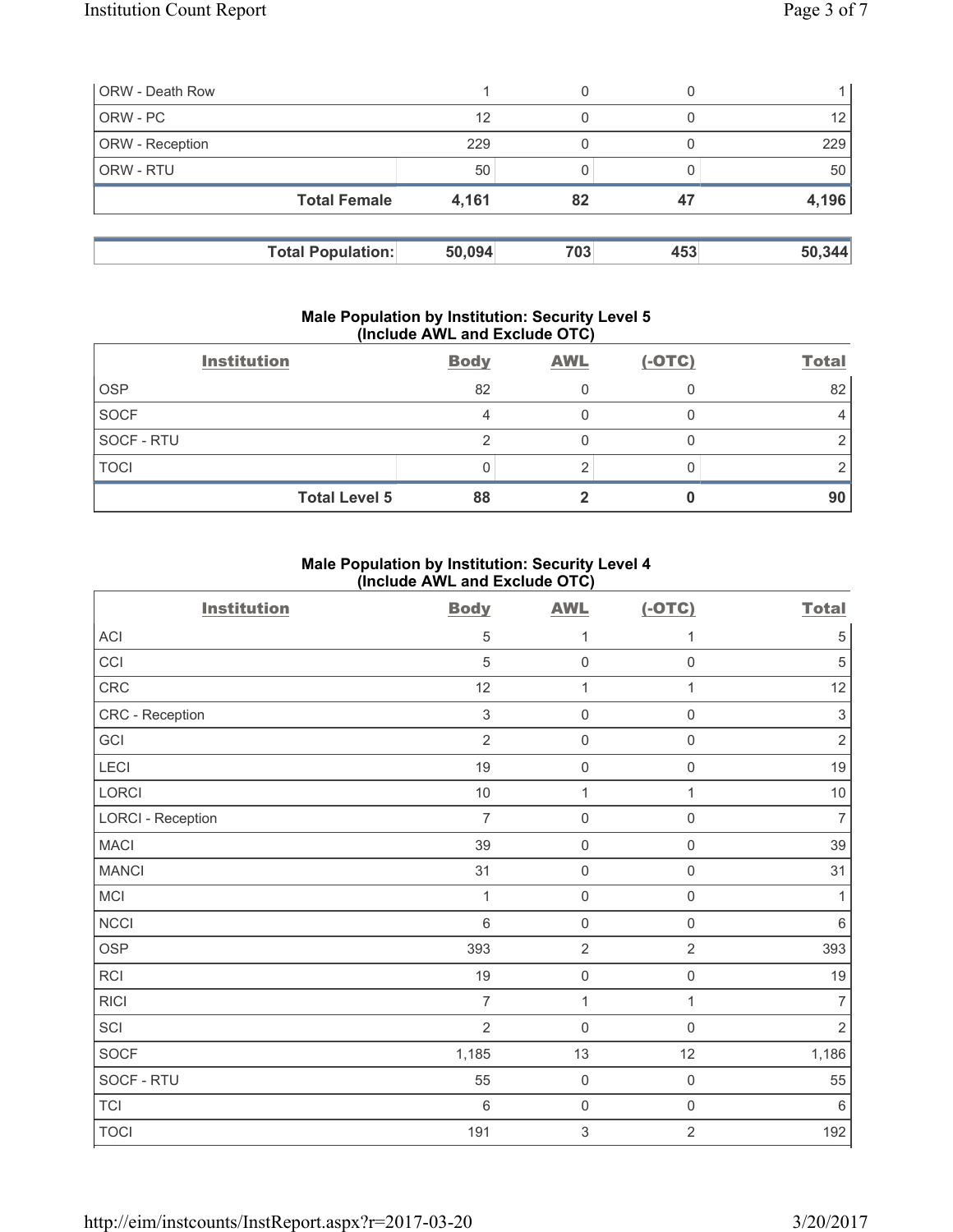| TOCI - PC            | 18    |    |    | 18 <sup>1</sup> |
|----------------------|-------|----|----|-----------------|
| <b>WCI</b>           | 15    |    |    | 15              |
| WCI - RTU            |       |    |    | ັ               |
| <b>Total Level 4</b> | 2,034 | 22 | 20 | 2,036           |

#### **Male Population by Institution: Security Level 3 (Include AWL and Exclude OTC)**

| <b>Institution</b>                | <b>Body</b>              | <b>AWL</b>          | $(-OTC)$            | <b>Total</b>   |
|-----------------------------------|--------------------------|---------------------|---------------------|----------------|
| <b>ACI</b>                        | 20                       | 1                   | 1                   | 20             |
| <b>BECI</b>                       | $\hbox{9}$               | $\mathsf{O}\xspace$ | $\mathsf 0$         | 9              |
| CCI                               | 5                        | $\mathsf{O}\xspace$ | $\mathsf 0$         | $\overline{5}$ |
| CRC                               | 87                       | $\overline{7}$      | $\overline{4}$      | 90             |
| CRC - Cadre                       | 145                      | $\mathsf{O}\xspace$ | $\mathsf 0$         | 145            |
| CRC - Reception                   | 811                      | 20                  | 16                  | 815            |
| CRC - RTU                         | 54                       | $\mathsf{O}\xspace$ | $\mathsf 0$         | 54             |
| CRC - Youth                       | $\mathbf 1$              | $\mathsf{O}\xspace$ | $\mathsf 0$         | 1              |
| <b>FMC</b>                        | $\overline{4}$           | $\mathsf{O}\xspace$ | $\mathsf 0$         | $\overline{4}$ |
| FMC - Intensive Care - Male (CMC) | $\sqrt{2}$               | $\mathsf{O}\xspace$ | $\mathsf 0$         | $\sqrt{2}$     |
| GCI                               | $\mathbf{1}$             | $\mathsf{O}\xspace$ | $\mathsf 0$         | $\mathbf{1}$   |
| <b>LAECI</b>                      | $\overline{2}$           | $\mathsf{O}\xspace$ | $\mathsf 0$         | $\overline{2}$ |
| LECI                              | 1,971                    | 11                  | $\,8\,$             | 1,974          |
| LOCI                              | $\mathbf{1}$             | $\mathbf 0$         | $\mathsf{O}\xspace$ | $\mathbf{1}$   |
| LORCI                             | 56                       | 33                  | 30                  | 59             |
| LORCI - Cadre                     | 99                       | $\mathsf{O}\xspace$ | $\mathsf 0$         | 99             |
| <b>LORCI - Reception</b>          | 533                      | $\mathbf 1$         | $\mathsf 0$         | 534            |
| <b>MACI</b>                       | 929                      | 10                  | $6\,$               | 933            |
| <b>MANCI</b>                      | 2,173                    | 25                  | 24                  | 2,174          |
| MCI                               | $\mathbf{1}$             | $\mathsf{O}\xspace$ | $\mathsf 0$         | 1              |
| <b>NCCI</b>                       | $\overline{\mathcal{L}}$ | $\mathbf 1$         | $\mathbf{1}$        | $\overline{4}$ |
| <b>NCI</b>                        | 13                       | $\mathsf{O}\xspace$ | $\mathsf 0$         | 13             |
| PCI                               | 36                       | $\mathbf 1$         | $\mathsf 0$         | 37             |
| <b>RCI</b>                        | 1,894                    | 25                  | 17                  | 1,902          |
| <b>RICI</b>                       | 5                        | $\mathsf{O}\xspace$ | $\mathsf{O}\xspace$ | $\,$ 5 $\,$    |
| SCI                               | $\overline{2}$           | $\mathsf{O}\xspace$ | $\mathsf{O}\xspace$ | $\overline{2}$ |
| <b>SOCF</b>                       | $\mathbf{1}$             | $\mathsf{O}\xspace$ | $\mathsf 0$         | 1              |
| SOCF - RTU                        | $\mathfrak{S}$           | $\mathsf{O}\xspace$ | $\mathsf 0$         | $\sqrt{3}$     |
| <b>TCI</b>                        | 1,030                    | 12                  | $\boldsymbol{9}$    | 1,033          |
| TCI - Camp                        | $\mathbf{1}$             | $\mathsf{0}$        | $\mathsf 0$         | $\mathbf{1}$   |
| <b>TOCI</b>                       | 622                      | $\mathbf 1$         | $\mathbf{1}$        | 622            |
| <b>TOCI - PC</b>                  | 74                       | $\mathbf{1}$        | $\mathsf{O}\xspace$ | 75             |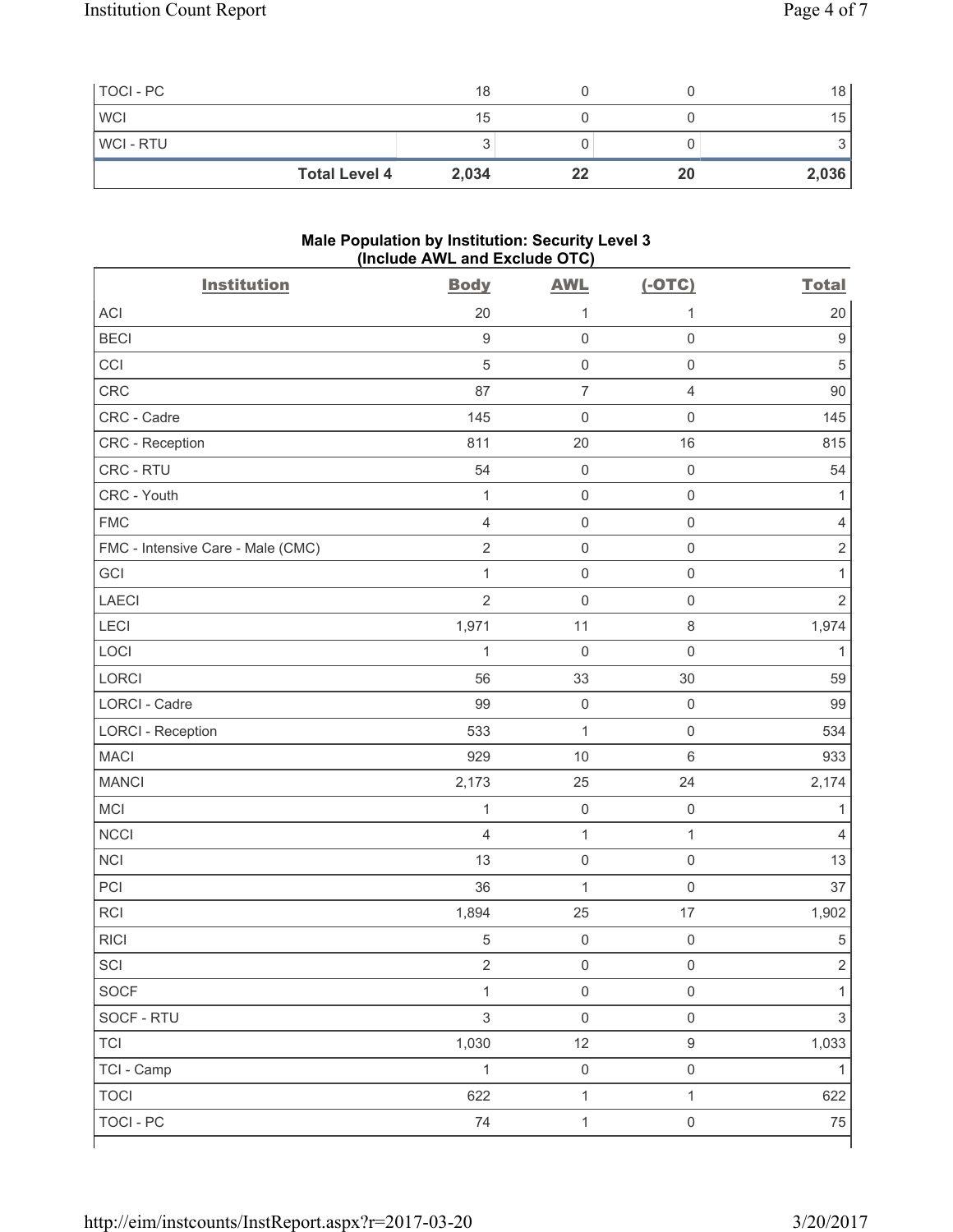| <b>WCI</b>           | 1,115  | 15  | 12<br>ॱ← | 118    |
|----------------------|--------|-----|----------|--------|
| <b>WCI-RTU</b>       | 83     |     |          | 83     |
| <b>Total Level 3</b> | 11,787 | 164 | 129      | 11,822 |

## **Male Population by Institution: Security Level 2 (Include AWL and Exclude OTC)**

| <b>Institution</b>                | <b>Body</b>  | <b>AWL</b>          | $(-OTC)$            | <b>Total</b> |
|-----------------------------------|--------------|---------------------|---------------------|--------------|
| <b>ACI</b>                        | 749          | 8                   | $\overline{4}$      | 753          |
| ACI-PC                            | 90           | 0                   | $\mathsf{O}\xspace$ | $90\,$       |
| <b>ACI - RTU</b>                  | 75           | $\mathsf 0$         | $\mathsf 0$         | 75           |
| <b>BECI</b>                       | 1,356        | 15                  | $\mathsf g$         | 1,362        |
| CCI                               | 1,841        | 21                  | 15                  | 1,847        |
| CRC                               | 180          | $\mathsf{O}\xspace$ | $\mathsf 0$         | 180          |
| CRC - Cadre                       | 94           | $\mathsf{O}\xspace$ | $\mathsf 0$         | 94           |
| CRC - Reception                   | 255          | 12                  | $\boldsymbol{9}$    | 258          |
| <b>FMC</b>                        | $\hbox{9}$   | 0                   | $\mathsf 0$         | $9$          |
| FMC - Intensive Care - Male (CMC) | 17           | $\mathsf{O}\xspace$ | $\mathsf 0$         | 17           |
| GCI                               | 614          | $\sqrt{5}$          | $\overline{4}$      | 615          |
| <b>GCI-RTU</b>                    | 36           | $\mathsf{O}\xspace$ | $\mathsf 0$         | 36           |
| <b>LAECI</b>                      | 1,076        | 17                  | 14                  | 1,079        |
| LECI                              | 13           | $\mathsf{O}\xspace$ | $\mathsf{O}\xspace$ | 13           |
| LOCI                              | 1,237        | 17                  | 15                  | 1,239        |
| LORCI                             | 119          | 23                  | 20                  | 122          |
| <b>LORCI - Cadre</b>              | 45           | $\mathsf 0$         | $\mathsf 0$         | 45           |
| <b>LORCI - Reception</b>          | 336          | $\mathsf{O}\xspace$ | $\mathsf 0$         | 336          |
| <b>MACI</b>                       | 56           | $\mathsf{O}\xspace$ | $\mathsf{O}\xspace$ | 56           |
| <b>MANCI</b>                      | 5            | $\mathbf{1}$        | $\mathbf{1}$        | $\sqrt{5}$   |
| MCI                               | 1,481        | 25                  | 15                  | 1,491        |
| MCI - Camp                        | $\mathbf{1}$ | $\mathsf{O}\xspace$ | $\mathsf 0$         | 1            |
| <b>NCCI</b>                       | 1,432        | 15                  | 11                  | 1,436        |
| <b>NCI</b>                        | 1,690        | 29                  | 23                  | 1,696        |
| PCI                               | 704          | 12                  | $\sqrt{5}$          | 711          |
| RCI                               | 189          | $\mathbf{1}$        | $\mathbf{1}$        | 189          |
| <b>RICI</b>                       | 1,511        | 31                  | 21                  | 1,521        |
| SCI                               | 877          | $\boldsymbol{9}$    | $\,8\,$             | 878          |
| <b>TCI</b>                        | $\,6\,$      | $\mathsf{O}\xspace$ | $\mathsf{O}\xspace$ | $\,6\,$      |
| <b>WCI</b>                        | 8            | $\mathsf 0$         | $\mathsf{O}\xspace$ | $\,8\,$      |
| WCI - RTU                         | 6            | $\mathsf{O}\xspace$ | $\mathsf{O}\xspace$ | $\,6\,$      |
| <b>Total Level 2</b>              | 16,108       | 241                 | 175                 | 16,174       |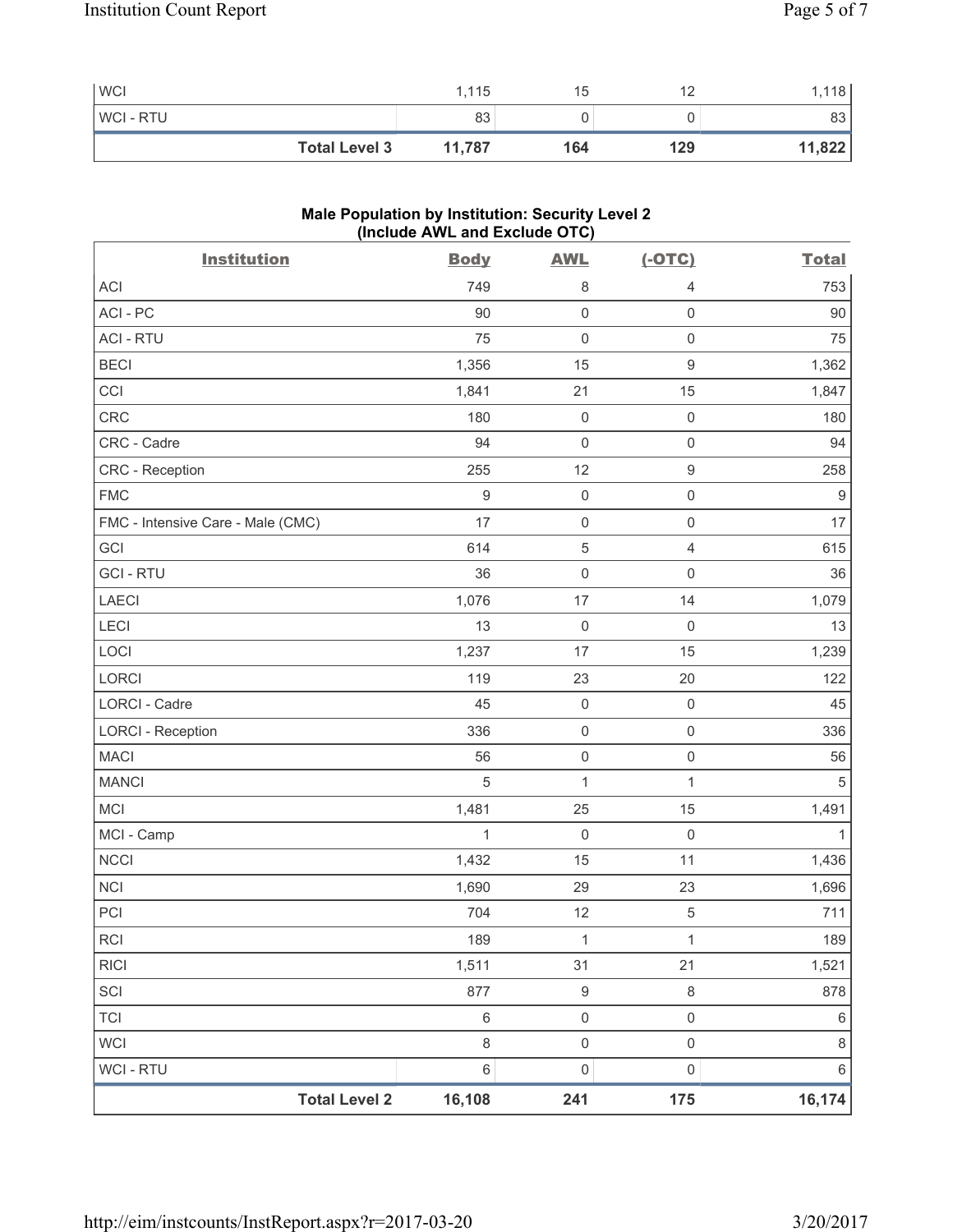| <b>Institution</b>                | <b>Body</b>    | <b>AWL</b>                | $(-OTC)$            | <b>Total</b>              |
|-----------------------------------|----------------|---------------------------|---------------------|---------------------------|
| <b>ACI</b>                        | 698            | 8                         | 1                   | 705                       |
| ACI-PC                            | 3              | $\mathbf 0$               | $\mathsf 0$         | $\ensuremath{\mathsf{3}}$ |
| <b>ACI - RTU</b>                  | 29             | $\mathbf{1}$              | $\mathbf{1}$        | 29                        |
| <b>BECI</b>                       | 842            | 14                        | $\,8\,$             | 848                       |
| <b>BECI</b> - Camp                | 484            | $\mathsf 0$               | $\mathsf 0$         | 484                       |
| CCI                               | 737            | 4                         | $\overline{2}$      | 739                       |
| CRC                               | 93             | $\overline{2}$            | $\overline{2}$      | 93                        |
| <b>CRC</b> - Reception            | 83             | $\ensuremath{\mathsf{3}}$ | $\sqrt{2}$          | 84                        |
| <b>FMC</b>                        | 370            | $\,8\,$                   | $\sqrt{2}$          | 376                       |
| FMC - Intensive Care - Male (CMC) | 21             | $\mathsf{O}\xspace$       | $\mathsf{O}\xspace$ | 21                        |
| GCI                               | 535            | 6                         | $\mathsf 3$         | 538                       |
| GCI - Camp                        | 759            | $\ensuremath{\mathsf{3}}$ | $\mathbf{1}$        | 761                       |
| <b>GCI-RTU</b>                    | 12             | $\mathsf 0$               | $\mathsf{O}\xspace$ | 12                        |
| <b>LAECI</b>                      | 663            | $\overline{c}$            | $\sqrt{2}$          | 663                       |
| LECI                              | 13             | $\mathbf 1$               | $\mathsf{O}\xspace$ | 14                        |
| LECI - Camp                       | 176            | $\mathsf{O}\xspace$       | $\mathsf 0$         | 176                       |
| LOCI                              | 1,017          | 5                         | $\mathsf{O}\xspace$ | 1,022                     |
| <b>LORCI</b>                      | 48             | $\hbox{9}$                | $\overline{7}$      | 50                        |
| LORCI - Cadre                     | 9              | $\mathsf{O}\xspace$       | $\mathsf{O}\xspace$ | $9\,$                     |
| <b>LORCI - Reception</b>          | 133            | $\mathbf 0$               | $\mathsf{O}\xspace$ | 133                       |
| MACI - Minimum                    | 1,292          | 5                         | $\overline{2}$      | 1,295                     |
| <b>MANCI</b>                      | 32             | 13                        | $\boldsymbol{9}$    | 36                        |
| MANCI - Camp                      | 405            | 4                         | $\mathsf 3$         | 406                       |
| <b>MCI</b>                        | 504            | 14                        | $\overline{4}$      | 514                       |
| MCI - Camp                        | 320            | $\mathsf{O}\xspace$       | $\mathsf{O}\xspace$ | 320                       |
| <b>NCCI</b>                       | 991            | 12                        | 4                   | 999                       |
| NCCI - Camp                       | 463            | $\mathsf{O}\xspace$       | $\mathsf{O}\xspace$ | 463                       |
| <b>NCI</b>                        | 763            | $\overline{\mathbf{4}}$   | $\mathbf{1}$        | 766                       |
| <b>OSP</b>                        | $\overline{2}$ | $\overline{\mathbf{4}}$   | $\mathbf{1}$        | $\,$ 5 $\,$               |
| OSP - Camp                        | 123            | $\mathsf 0$               | $\mathsf{O}\xspace$ | 123                       |
| PCI                               | 1,317          | 25                        | 11                  | 1,331                     |
| <b>RICI</b>                       | 1,068          | 14                        | $\sqrt{5}$          | 1,077                     |
| SCI                               | 1,149          | 22                        | $\overline{7}$      | 1,164                     |
| <b>TCI</b>                        | 41             | $\overline{7}$            | $\mathfrak{S}$      | 45                        |
| TCI - Camp                        | 443            | $\mathsf 0$               | $\mathsf 0$         | 443                       |
| <b>TOCI</b>                       | 140            | $\overline{2}$            | $\mathbf{1}$        | 141                       |
| <b>Total Level 1</b>              | 15,778         | 192                       | 82                  | 15,888                    |

#### **Male Population by Institution: Security Level 1 (Include AWL and Exclude OTC)**